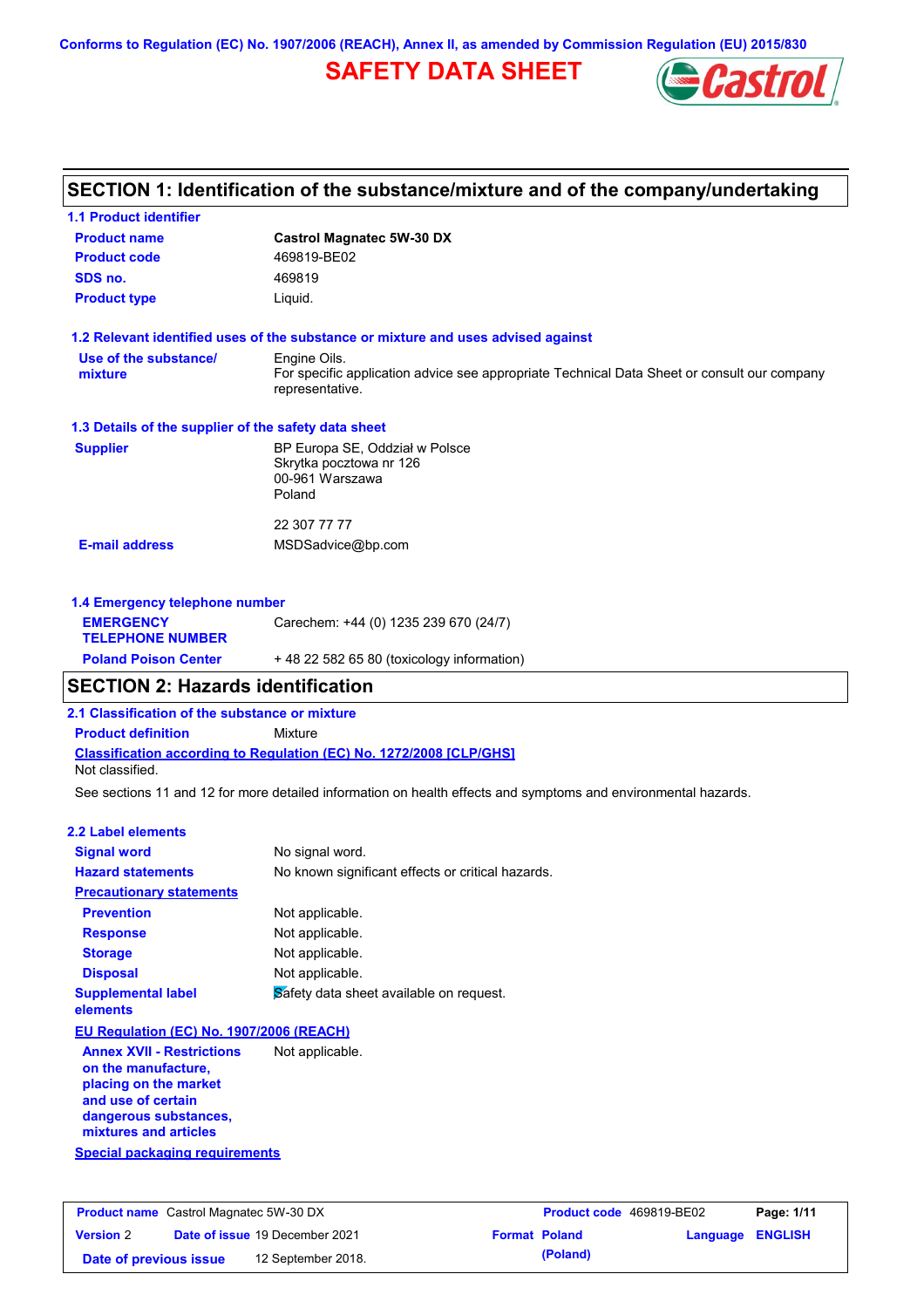# **SECTION 2: Hazards identification**

| <b>Containers to be fitted</b><br>with child-resistant<br>fastenings                                                     | Not applicable.                                                                                                                                                                                                          |  |  |  |  |
|--------------------------------------------------------------------------------------------------------------------------|--------------------------------------------------------------------------------------------------------------------------------------------------------------------------------------------------------------------------|--|--|--|--|
| <b>Tactile warning of danger</b>                                                                                         | Not applicable.                                                                                                                                                                                                          |  |  |  |  |
| 2.3 Other hazards                                                                                                        |                                                                                                                                                                                                                          |  |  |  |  |
| <b>Results of PBT and vPvB</b><br>assessment                                                                             | Product does not meet the criteria for PBT or vPvB according to Regulation (EC) No. 1907/2006,<br>Annex XIII.                                                                                                            |  |  |  |  |
| <b>Product meets the criteria</b><br>for PBT or vPvB according<br>to Regulation (EC) No.<br><b>1907/2006, Annex XIII</b> | This mixture does not contain any substances that are assessed to be a PBT or a vPvB.                                                                                                                                    |  |  |  |  |
| Other hazards which do<br>not result in classification                                                                   | Defatting to the skin.<br>USED ENGINE OILS<br>Used engine oil may contain hazardous components which have the potential to cause skin<br>cancer.<br>See Toxicological Information, section 11 of this Safety Data Sheet. |  |  |  |  |

### **SECTION 3: Composition/information on ingredients**

### **3.2 Mixtures**

Mixture **Product definition**

| $H$ ighly refined base oil (IP 346 DMSO extract < 3%). Proprietary performance additives. |                                                                                        |             |                                               |             |  |
|-------------------------------------------------------------------------------------------|----------------------------------------------------------------------------------------|-------------|-----------------------------------------------|-------------|--|
| <b>Product/ingredient</b><br>name                                                         | <b>Identifiers</b>                                                                     | $\%$        | <b>Regulation (EC) No.</b><br>1272/2008 [CLP] | <b>Type</b> |  |
| Distillates (petroleum), hydrotreated<br>heavy paraffinic                                 | REACH #: 01-2119484627-25<br>EC: $265-157-1$<br>CAS: 64742-54-7<br>Index: 649-467-00-8 | $≥50 - ≤75$ | Asp. Tox. 1, H304                             | [1] [2]     |  |
| Distillates (petroleum), hydrotreated<br>heavy paraffinic                                 | REACH #: 01-2119484627-25<br>EC: 265-157-1<br>CAS: 64742-54-7<br>Index: 649-467-00-8   | $≥10 - ≤25$ | Not classified.                               | $[2]$       |  |
| Distillates (petroleum), solvent-<br>dewaxed heavy paraffinic                             | $EC: 265-169-7$<br>CAS: 64742-65-0<br>Index: 649-474-00-6                              | $≥10 - ≤25$ | Not classified.                               | $[2]$       |  |

**See Section 16 for the full text of the H statements declared above.**

### Type

[1] Substance classified with a health or environmental hazard

[2] Substance with a workplace exposure limit

[3] Substance meets the criteria for PBT according to Regulation (EC) No. 1907/2006, Annex XIII

[4] Substance meets the criteria for vPvB according to Regulation (EC) No. 1907/2006, Annex XIII

[5] Substance of equivalent concern

[6] Additional disclosure due to company policy

**SECTION 4: First aid measures**

Occupational exposure limits, if available, are listed in Section 8.

# **4.1 Description of first aid measures**

| Eye contact                       | In case of contact, immediately flush eyes with plenty of water for at least 15 minutes. Eyelids<br>should be held away from the eyeball to ensure thorough rinsing. Check for and remove any<br>contact lenses. Get medical attention. |
|-----------------------------------|-----------------------------------------------------------------------------------------------------------------------------------------------------------------------------------------------------------------------------------------|
| <b>Skin contact</b>               | Wash skin thoroughly with soap and water or use recognised skin cleanser. Remove<br>contaminated clothing and shoes. Wash clothing before reuse. Clean shoes thoroughly before<br>reuse. Get medical attention if irritation develops.  |
| <b>Inhalation</b>                 | Winhaled, remove to fresh air. Get medical attention if symptoms occur.                                                                                                                                                                 |
| <b>Ingestion</b>                  | Do not induce vomiting unless directed to do so by medical personnel. Get medical attention if<br>symptoms occur.                                                                                                                       |
| <b>Protection of first-aiders</b> | No action shall be taken involving any personal risk or without suitable training.                                                                                                                                                      |

### **4.2 Most important symptoms and effects, both acute and delayed**

See Section 11 for more detailed information on health effects and symptoms.

| <b>Product name</b> Castrol Magnatec 5W-30 DX |  | <b>Product code</b> 469819-BE02       |  | Page: 2/11           |                         |  |
|-----------------------------------------------|--|---------------------------------------|--|----------------------|-------------------------|--|
| <b>Version 2</b>                              |  | <b>Date of issue 19 December 2021</b> |  | <b>Format Poland</b> | <b>Language ENGLISH</b> |  |
| Date of previous issue                        |  | 12 September 2018.                    |  | (Poland)             |                         |  |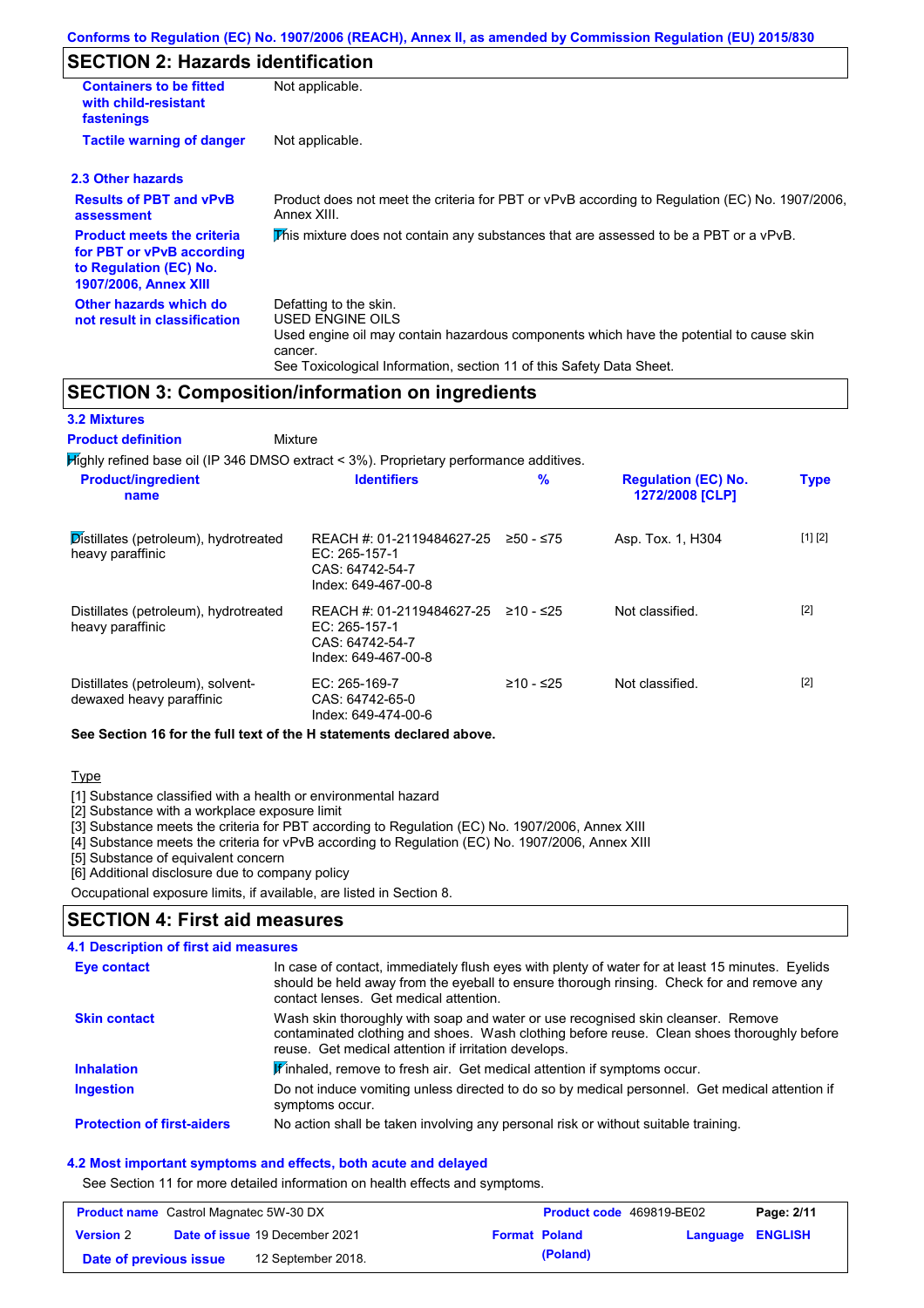# **SECTION 4: First aid measures**

| <b>Potential acute health effects</b> |                                                                                                                   |
|---------------------------------------|-------------------------------------------------------------------------------------------------------------------|
| <b>Inhalation</b>                     | Vapour inhalation under ambient conditions is not normally a problem due to low vapour<br>pressure.               |
| <b>Ingestion</b>                      | No known significant effects or critical hazards.                                                                 |
| <b>Skin contact</b>                   | Defatting to the skin. May cause skin dryness and irritation.                                                     |
| <b>Eye contact</b>                    | No known significant effects or critical hazards.                                                                 |
|                                       | Delayed and immediate effects as well as chronic effects from short and long-term exposure                        |
| <b>Inhalation</b>                     | Overexposure to the inhalation of airborne droplets or aerosols may cause irritation of the<br>respiratory tract. |
| <b>Ingestion</b>                      | Ingestion of large quantities may cause nausea and diarrhoea.                                                     |
| <b>Skin contact</b>                   | Prolonged or repeated contact can defat the skin and lead to irritation and/or dermatitis.                        |
| Eye contact                           | Potential risk of transient stinging or redness if accidental eye contact occurs.                                 |

### **4.3 Indication of any immediate medical attention and special treatment needed**

| <b>Notes to physician</b>                                         | Treatment should in general be symptomatic and directed to relieving any effects.                                                                                                                                                                                                                                                                                 |  |  |  |  |
|-------------------------------------------------------------------|-------------------------------------------------------------------------------------------------------------------------------------------------------------------------------------------------------------------------------------------------------------------------------------------------------------------------------------------------------------------|--|--|--|--|
| <b>SECTION 5: Firefighting measures</b>                           |                                                                                                                                                                                                                                                                                                                                                                   |  |  |  |  |
| 5.1 Extinguishing media<br><b>Suitable extinguishing</b><br>media | In case of fire, use foam, dry chemical or carbon dioxide extinguisher or spray.                                                                                                                                                                                                                                                                                  |  |  |  |  |
| <b>Unsuitable extinguishing</b><br>media                          | Do not use water jet. The use of a water jet may cause the fire to spread by splashing the<br>burning product.                                                                                                                                                                                                                                                    |  |  |  |  |
| 5.2 Special hazards arising from the substance or mixture         |                                                                                                                                                                                                                                                                                                                                                                   |  |  |  |  |
| <b>Hazards from the</b><br>substance or mixture                   | In a fire or if heated, a pressure increase will occur and the container may burst.                                                                                                                                                                                                                                                                               |  |  |  |  |
| <b>Hazardous combustion</b><br>products                           | Combustion products may include the following:<br>carbon oxides (CO, CO <sub>2</sub> ) (carbon monoxide, carbon dioxide)                                                                                                                                                                                                                                          |  |  |  |  |
| <b>5.3 Advice for firefighters</b>                                |                                                                                                                                                                                                                                                                                                                                                                   |  |  |  |  |
| <b>Special precautions for</b><br>fire-fighters                   | No action shall be taken involving any personal risk or without suitable training. Promptly<br>isolate the scene by removing all persons from the vicinity of the incident if there is a fire.                                                                                                                                                                    |  |  |  |  |
| <b>Special protective</b><br>equipment for fire-fighters          | Fire-fighters should wear appropriate protective equipment and self-contained breathing<br>apparatus (SCBA) with a full face-piece operated in positive pressure mode. Clothing for fire-<br>fighters (including helmets, protective boots and gloves) conforming to European standard EN<br>469 will provide a basic level of protection for chemical incidents. |  |  |  |  |

# **SECTION 6: Accidental release measures**

|                                                          | 6.1 Personal precautions, protective equipment and emergency procedures                                                                                                                                                                                                                                                                                                                        |  |  |  |  |
|----------------------------------------------------------|------------------------------------------------------------------------------------------------------------------------------------------------------------------------------------------------------------------------------------------------------------------------------------------------------------------------------------------------------------------------------------------------|--|--|--|--|
| For non-emergency<br>personnel                           | No action shall be taken involving any personal risk or without suitable training. Evacuate<br>surrounding areas. Keep unnecessary and unprotected personnel from entering. Do not touch<br>or walk through spilt material. Floors may be slippery; use care to avoid falling. Put on<br>appropriate personal protective equipment.                                                            |  |  |  |  |
| For emergency responders                                 | If specialised clothing is required to deal with the spillage, take note of any information in<br>Section 8 on suitable and unsuitable materials. See also the information in "For non-<br>emergency personnel".                                                                                                                                                                               |  |  |  |  |
| <b>6.2 Environmental</b><br>precautions                  | Avoid dispersal of spilt material and runoff and contact with soil, waterways, drains and sewers.<br>Inform the relevant authorities if the product has caused environmental pollution (sewers,<br>waterways, soil or air).                                                                                                                                                                    |  |  |  |  |
| 6.3 Methods and material for containment and cleaning up |                                                                                                                                                                                                                                                                                                                                                                                                |  |  |  |  |
| <b>Small spill</b>                                       | Stop leak if without risk. Move containers from spill area. Absorb with an inert material and<br>place in an appropriate waste disposal container. Dispose of via a licensed waste disposal<br>contractor.                                                                                                                                                                                     |  |  |  |  |
| Large spill                                              | Stop leak if without risk. Move containers from spill area. Prevent entry into sewers, water<br>courses, basements or confined areas. Contain and collect spillage with non-combustible,<br>absorbent material e.g. sand, earth, vermiculite or diatomaceous earth and place in container<br>for disposal according to local regulations. Dispose of via a licensed waste disposal contractor. |  |  |  |  |

| <b>Product name</b> Castrol Magnatec 5W-30 DX |  | <b>Product code</b> 469819-BE02       |                      | Page: 3/11 |                  |  |
|-----------------------------------------------|--|---------------------------------------|----------------------|------------|------------------|--|
| <b>Version 2</b>                              |  | <b>Date of issue 19 December 2021</b> | <b>Format Poland</b> |            | Language ENGLISH |  |
| Date of previous issue                        |  | 12 September 2018.                    |                      | (Poland)   |                  |  |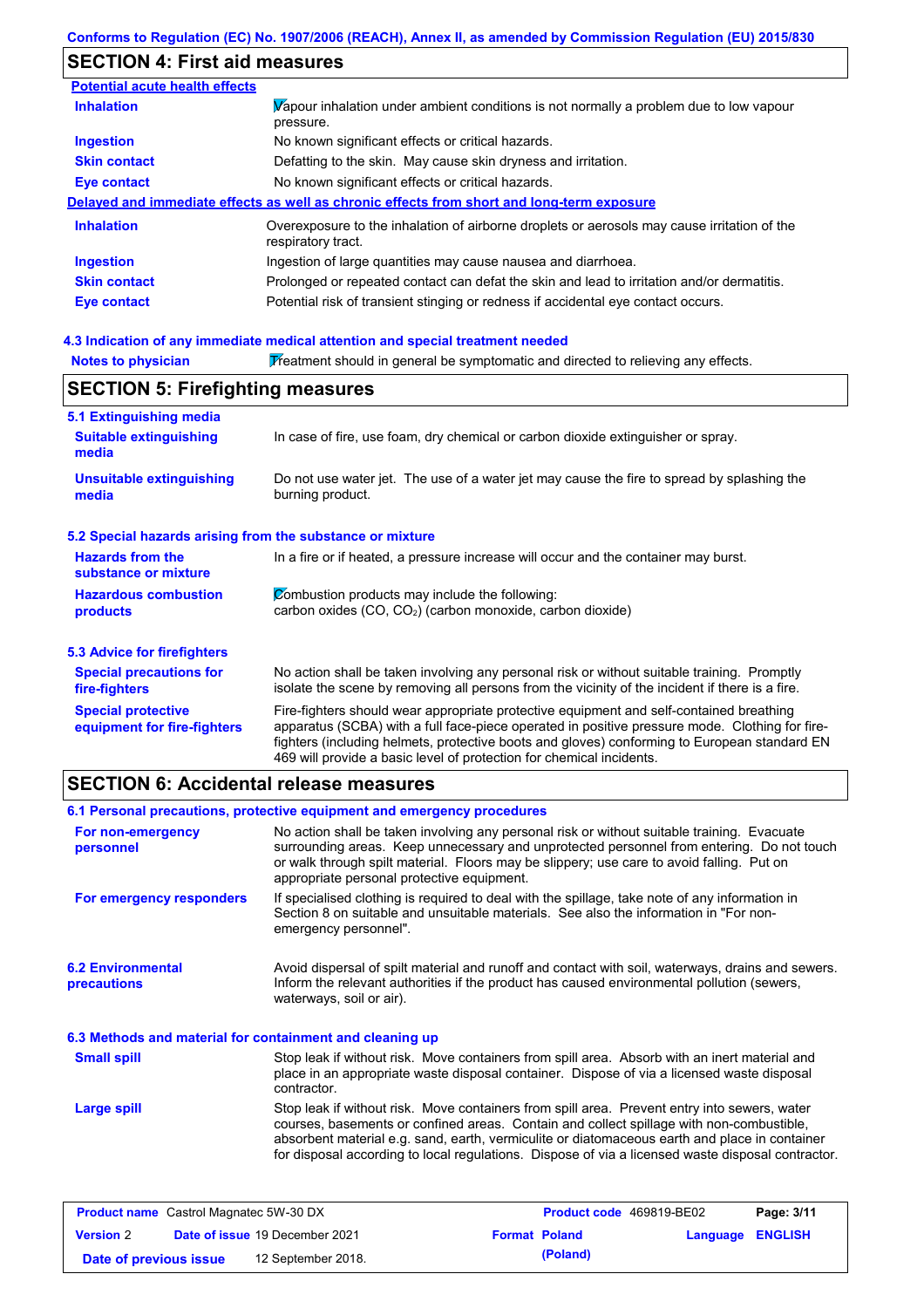### **SECTION 6: Accidental release measures**

| 6.4 Reference to other | See Section 1 for emergency contact information.                            |
|------------------------|-----------------------------------------------------------------------------|
| <b>sections</b>        | See Section 5 for firefighting measures.                                    |
|                        | See Section 8 for information on appropriate personal protective equipment. |
|                        | See Section 12 for environmental precautions.                               |
|                        | See Section 13 for additional waste treatment information.                  |
|                        |                                                                             |

# **SECTION 7: Handling and storage**

| 7.1 Precautions for safe handling                                                    |                                                                                                                                                                                                                                                                                                                                                                                                                                                                                          |
|--------------------------------------------------------------------------------------|------------------------------------------------------------------------------------------------------------------------------------------------------------------------------------------------------------------------------------------------------------------------------------------------------------------------------------------------------------------------------------------------------------------------------------------------------------------------------------------|
| <b>Protective measures</b>                                                           | Put on appropriate personal protective equipment.                                                                                                                                                                                                                                                                                                                                                                                                                                        |
| <b>Advice on general</b><br>occupational hygiene                                     | Eating, drinking and smoking should be prohibited in areas where this material is handled,<br>stored and processed. Wash thoroughly after handling. Remove contaminated clothing and<br>protective equipment before entering eating areas. See also Section 8 for additional<br>information on hygiene measures.                                                                                                                                                                         |
| <b>7.2 Conditions for safe</b><br>storage, including any<br><i>incompatibilities</i> | Store in accordance with local requiations. Store in a dry, cool and well-ventilated area, away<br>from incompatible materials (see Section 10). Keep away from heat and direct sunlight. Keep<br>container tightly closed and sealed until ready for use. Containers that have been opened must<br>be carefully resealed and kept upright to prevent leakage. Store and use only in equipment/<br>containers designed for use with this product. Do not store in unlabelled containers. |
| <b>Not suitable</b>                                                                  | Prolonged exposure to elevated temperature                                                                                                                                                                                                                                                                                                                                                                                                                                               |
| 7.3 Specific end use(s)                                                              |                                                                                                                                                                                                                                                                                                                                                                                                                                                                                          |
| <b>Recommendations</b>                                                               | See section 1.2 and Exposure scenarios in annex, if applicable.                                                                                                                                                                                                                                                                                                                                                                                                                          |

# **SECTION 8: Exposure controls/personal protection**

| <b>Occupational exposure limits</b>                          | No exposure limit value known.                                                                                                                                                                                                                                                                                                  |  |  |  |  |
|--------------------------------------------------------------|---------------------------------------------------------------------------------------------------------------------------------------------------------------------------------------------------------------------------------------------------------------------------------------------------------------------------------|--|--|--|--|
| <b>Product/ingredient name</b>                               | <b>Exposure limit values</b>                                                                                                                                                                                                                                                                                                    |  |  |  |  |
| Distillates (petroleum), hydrotreated heavy paraffinic       | Minister of Family, Labor and Social Policy of June 12, 2018 on the<br>maximum allowable concentrations and intensities of factors<br>harmful to health in the work environment (Journal of Laws 2018,<br>item 1286, as amended) (Poland).                                                                                      |  |  |  |  |
|                                                              | TWA: 5 mg/m <sup>3</sup> 8 hours. Issued/Revised: 8/2018 Form: Inhalable fraction                                                                                                                                                                                                                                               |  |  |  |  |
| Distillates (petroleum), hydrotreated heavy paraffinic       | Minister of Family, Labor and Social Policy of June 12, 2018 on the<br>maximum allowable concentrations and intensities of factors<br>harmful to health in the work environment (Journal of Laws 2018,<br>item 1286, as amended) (Poland).<br>TWA: 5 mg/m <sup>3</sup> 8 hours. Issued/Revised: 8/2018 Form: Inhalable fraction |  |  |  |  |
|                                                              |                                                                                                                                                                                                                                                                                                                                 |  |  |  |  |
| Distillates (petroleum), solvent-dewaxed heavy<br>paraffinic | Minister of Family, Labor and Social Policy of June 12, 2018 on the<br>maximum allowable concentrations and intensities of factors<br>harmful to health in the work environment (Journal of Laws 2018,<br>item 1286, as amended) (Poland).                                                                                      |  |  |  |  |
|                                                              | TWA: 5 mg/m <sup>3</sup> 8 hours. Issued/Revised: 8/2018 Form: Inhalable fraction                                                                                                                                                                                                                                               |  |  |  |  |

Whilst specific OELs for certain components may be shown in this section, other components may be present in any mist, vapour or dust produced. Therefore, the specific OELs may not be applicable to the product as a whole and are provided for guidance only.

**Recommended monitoring**  If this product contains ingredients with exposure limits, personal, workplace atmosphere or biological monitoring may be required to determine the effectiveness of the ventilation or other control measures and/or the necessity to use respiratory protective equipment. Reference should be made to monitoring standards, such as the following: European Standard EN 689 (Workplace atmospheres - Guidance for the assessment of exposure by inhalation to chemical agents for comparison with limit values and measurement strategy) European Standard EN 14042 (Workplace atmospheres - Guide for the application and use of procedures for the assessment of exposure to chemical and biological agents) European Standard EN 482 (Workplace atmospheres - General requirements for the performance of procedures for the measurement of chemical agents) Reference to national guidance documents for methods for the determination of hazardous substances will also be required.

**Derived No Effect Level**

**procedures**

No DNELs/DMELs available.

### **Predicted No Effect Concentration**

No PNECs available

| <b>Product name</b> Castrol Magnatec 5W-30 DX |  | <b>Product code</b> 469819-BE02       |  | Page: 4/11           |                  |  |
|-----------------------------------------------|--|---------------------------------------|--|----------------------|------------------|--|
| <b>Version 2</b>                              |  | <b>Date of issue 19 December 2021</b> |  | <b>Format Poland</b> | Language ENGLISH |  |
| Date of previous issue                        |  | 12 September 2018.                    |  | (Poland)             |                  |  |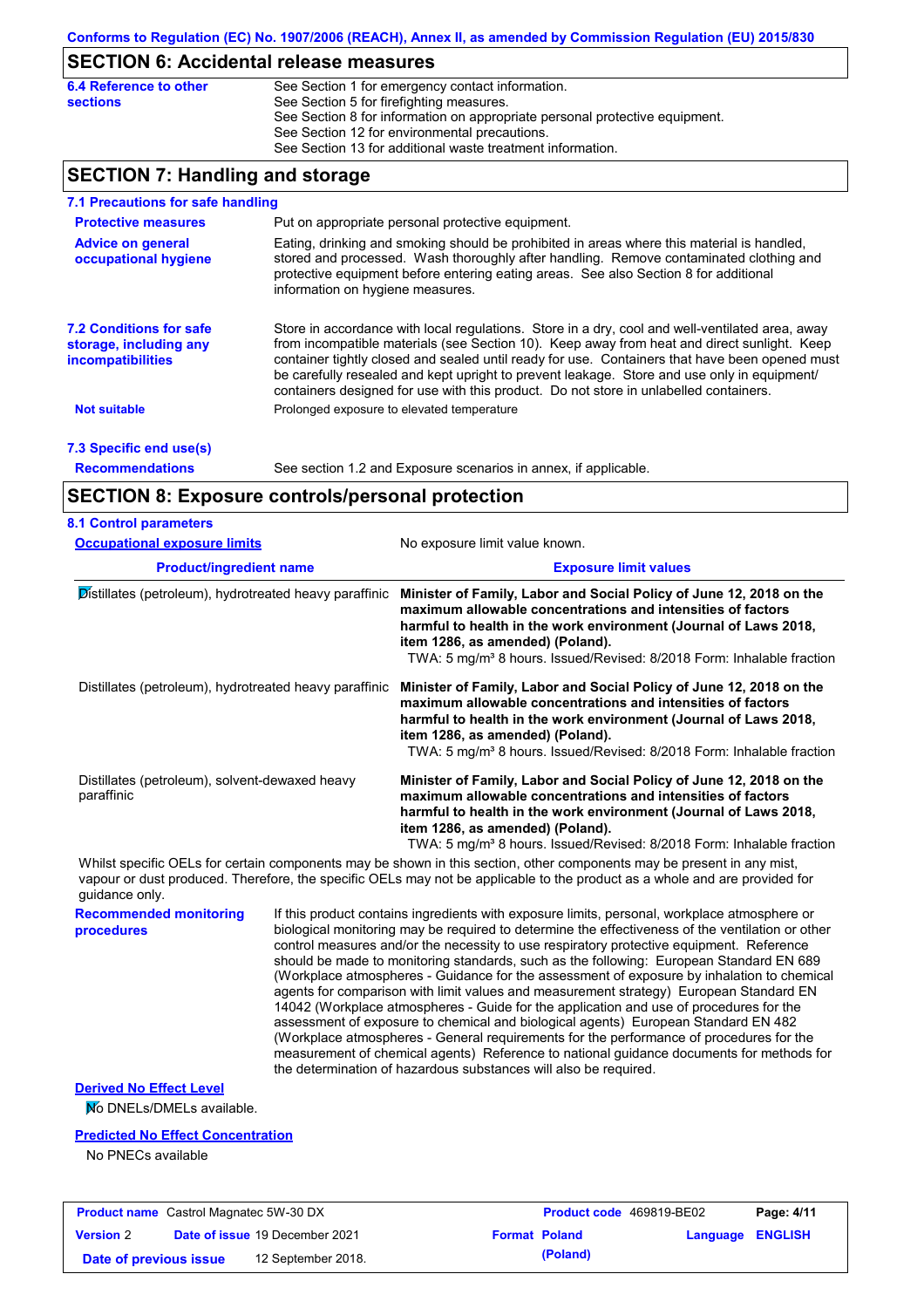# **SECTION 8: Exposure controls/personal protection**

| <b>8.2 Exposure controls</b>                      |                                                                                                                                                                                                                                                                                                                                                                                                                                                                                                                                                                                                                                                                                                                                                                                                                                                                                                                                                                                                         |
|---------------------------------------------------|---------------------------------------------------------------------------------------------------------------------------------------------------------------------------------------------------------------------------------------------------------------------------------------------------------------------------------------------------------------------------------------------------------------------------------------------------------------------------------------------------------------------------------------------------------------------------------------------------------------------------------------------------------------------------------------------------------------------------------------------------------------------------------------------------------------------------------------------------------------------------------------------------------------------------------------------------------------------------------------------------------|
| <b>Appropriate engineering</b><br><b>controls</b> | Provide exhaust ventilation or other engineering controls to keep the relevant airborne<br>concentrations below their respective occupational exposure limits.<br>All activities involving chemicals should be assessed for their risks to health, to ensure<br>exposures are adequately controlled. Personal protective equipment should only be considered<br>after other forms of control measures (e.g. engineering controls) have been suitably evaluated.<br>Personal protective equipment should conform to appropriate standards, be suitable for use, be<br>kept in good condition and properly maintained.<br>Your supplier of personal protective equipment should be consulted for advice on selection and<br>appropriate standards. For further information contact your national organisation for standards.<br>The final choice of protective equipment will depend upon a risk assessment. It is important to<br>ensure that all items of personal protective equipment are compatible. |
| <b>Individual protection measures</b>             |                                                                                                                                                                                                                                                                                                                                                                                                                                                                                                                                                                                                                                                                                                                                                                                                                                                                                                                                                                                                         |
| <b>Hygiene measures</b>                           | Wash hands, forearms and face thoroughly after handling chemical products, before eating,<br>smoking and using the lavatory and at the end of the working period. Ensure that eyewash<br>stations and safety showers are close to the workstation location.                                                                                                                                                                                                                                                                                                                                                                                                                                                                                                                                                                                                                                                                                                                                             |
| <b>Respiratory protection</b>                     | In case of insufficient ventilation, wear suitable respiratory equipment.<br>The correct choice of respiratory protection depends upon the chemicals being handled, the<br>conditions of work and use, and the condition of the respiratory equipment. Safety procedures<br>should be developed for each intended application. Respiratory protection equipment should<br>therefore be chosen in consultation with the supplier/manufacturer and with a full assessment<br>of the working conditions.                                                                                                                                                                                                                                                                                                                                                                                                                                                                                                   |
| <b>Eye/face protection</b>                        | Safety glasses with side shields.                                                                                                                                                                                                                                                                                                                                                                                                                                                                                                                                                                                                                                                                                                                                                                                                                                                                                                                                                                       |
| <b>Skin protection</b><br><b>Hand protection</b>  | <b>General Information:</b>                                                                                                                                                                                                                                                                                                                                                                                                                                                                                                                                                                                                                                                                                                                                                                                                                                                                                                                                                                             |
|                                                   | Because specific work environments and material handling practices vary, safety procedures<br>should be developed for each intended application. The correct choice of protective gloves<br>depends upon the chemicals being handled, and the conditions of work and use. Most gloves<br>provide protection for only a limited time before they must be discarded and replaced (even the<br>best chemically resistant gloves will break down after repeated chemical exposures).                                                                                                                                                                                                                                                                                                                                                                                                                                                                                                                        |
|                                                   | Gloves should be chosen in consultation with the supplier / manufacturer and taking account of<br>a full assessment of the working conditions.                                                                                                                                                                                                                                                                                                                                                                                                                                                                                                                                                                                                                                                                                                                                                                                                                                                          |
|                                                   | Recommended: Nitrile gloves.<br><b>Breakthrough time:</b>                                                                                                                                                                                                                                                                                                                                                                                                                                                                                                                                                                                                                                                                                                                                                                                                                                                                                                                                               |
|                                                   | Breakthrough time data are generated by glove manufacturers under laboratory test conditions<br>and represent how long a glove can be expected to provide effective permeation resistance. It<br>is important when following breakthrough time recommendations that actual workplace<br>conditions are taken into account. Always consult with your glove supplier for up-to-date<br>technical information on breakthrough times for the recommended glove type.<br>Our recommendations on the selection of gloves are as follows:                                                                                                                                                                                                                                                                                                                                                                                                                                                                      |
|                                                   | Continuous contact:                                                                                                                                                                                                                                                                                                                                                                                                                                                                                                                                                                                                                                                                                                                                                                                                                                                                                                                                                                                     |
|                                                   | Gloves with a minimum breakthrough time of 240 minutes, or >480 minutes if suitable gloves<br>can be obtained.<br>If suitable gloves are not available to offer that level of protection, gloves with shorter<br>breakthrough times may be acceptable as long as appropriate glove maintenance and                                                                                                                                                                                                                                                                                                                                                                                                                                                                                                                                                                                                                                                                                                      |
|                                                   | replacement regimes are determined and adhered to.                                                                                                                                                                                                                                                                                                                                                                                                                                                                                                                                                                                                                                                                                                                                                                                                                                                                                                                                                      |
|                                                   | Short-term / splash protection:                                                                                                                                                                                                                                                                                                                                                                                                                                                                                                                                                                                                                                                                                                                                                                                                                                                                                                                                                                         |
|                                                   | Recommended breakthrough times as above.<br>It is recognised that for short-term, transient exposures, gloves with shorter breakthrough times<br>may commonly be used. Therefore, appropriate maintenance and replacement regimes must<br>be determined and rigorously followed.                                                                                                                                                                                                                                                                                                                                                                                                                                                                                                                                                                                                                                                                                                                        |
|                                                   | <b>Glove Thickness:</b>                                                                                                                                                                                                                                                                                                                                                                                                                                                                                                                                                                                                                                                                                                                                                                                                                                                                                                                                                                                 |
|                                                   | For general applications, we recommend gloves with a thickness typically greater than 0.35 mm.                                                                                                                                                                                                                                                                                                                                                                                                                                                                                                                                                                                                                                                                                                                                                                                                                                                                                                          |
|                                                   | It should be emphasised that glove thickness is not necessarily a good predictor of glove<br>resistance to a specific chemical, as the permeation efficiency of the glove will be dependent<br>on the exact composition of the glove material. Therefore, glove selection should also be based<br>on consideration of the task requirements and knowledge of breakthrough times.<br>Glove thickness may also vary depending on the glove manufacturer, the glove type and the<br>glove model. Therefore, the manufacturers' technical data should always be taken into account                                                                                                                                                                                                                                                                                                                                                                                                                          |
| <b>Product name</b> Castrol Magnatec 5W-30 DX     | Product code 469819-BE02<br>Page: 5/11                                                                                                                                                                                                                                                                                                                                                                                                                                                                                                                                                                                                                                                                                                                                                                                                                                                                                                                                                                  |

| <b>Version 2</b>       | <b>Date of issue 19 December 2021</b> | <b>Format Poland</b> | Language ENGLISH |  |
|------------------------|---------------------------------------|----------------------|------------------|--|
| Date of previous issue | 12 September 2018.                    | (Poland)             |                  |  |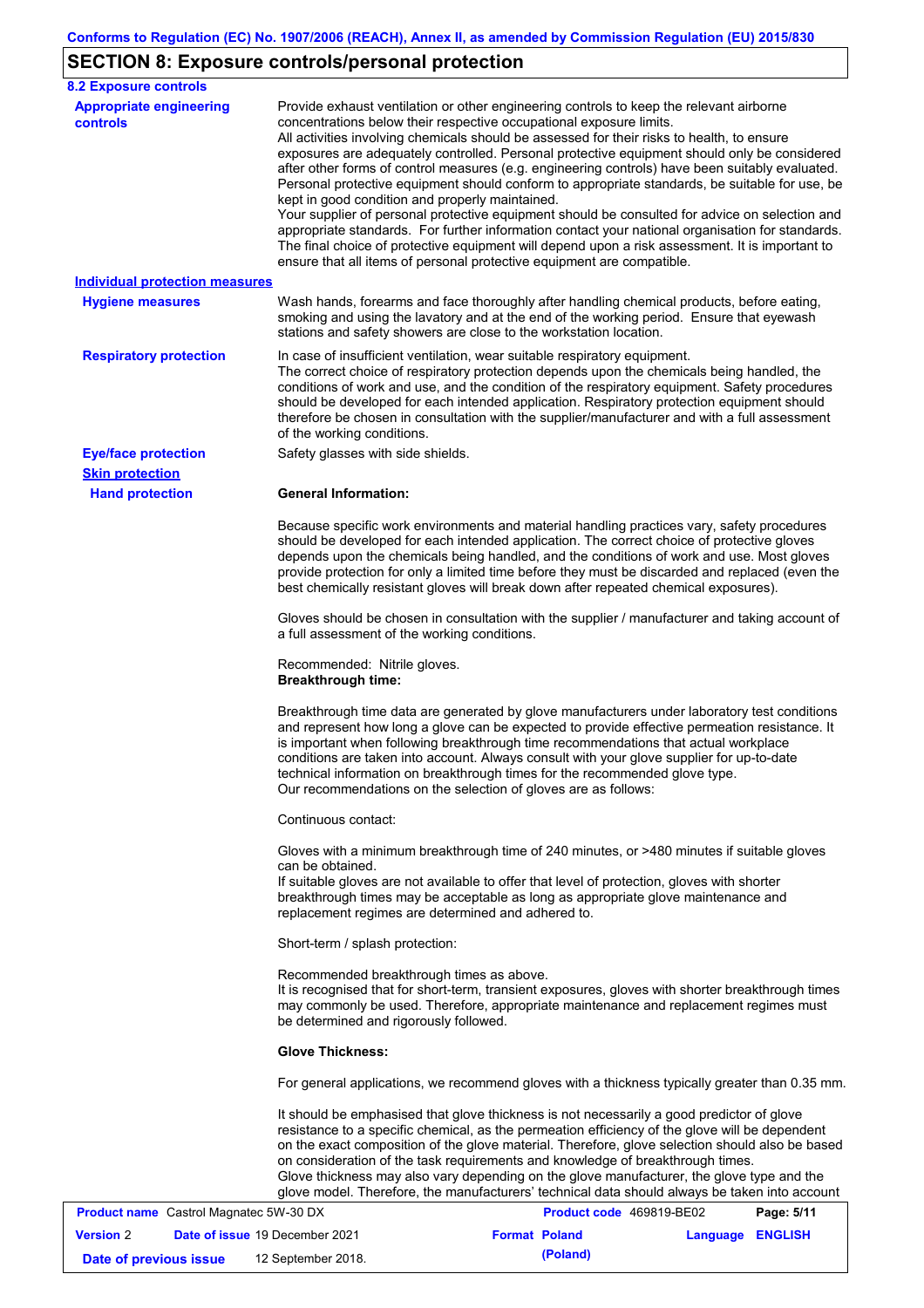# **SECTION 8: Exposure controls/personal protection**

| to ensure selection of the most appropriate glove for the task. |  |  |  |  |
|-----------------------------------------------------------------|--|--|--|--|
|                                                                 |  |  |  |  |

Note: Depending on the activity being conducted, gloves of varying thickness may be required for specific tasks. For example:

 • Thinner gloves (down to 0.1 mm or less) may be required where a high degree of manual dexterity is needed. However, these gloves are only likely to give short duration protection and would normally be just for single use applications, then disposed of.

 • Thicker gloves (up to 3 mm or more) may be required where there is a mechanical (as well as a chemical) risk i.e. where there is abrasion or puncture potential.

| <b>Skin and body</b>                      | Use of protective clothing is good industrial practice.<br>Personal protective equipment for the body should be selected based on the task being<br>performed and the risks involved and should be approved by a specialist before handling this<br>product.<br>Cotton or polyester/cotton overalls will only provide protection against light superficial<br>contamination that will not soak through to the skin. Overalls should be laundered on a regular<br>basis. When the risk of skin exposure is high (e.g. when cleaning up spillages or if there is a<br>risk of splashing) then chemical resistant aprons and/or impervious chemical suits and boots<br>will be required. |
|-------------------------------------------|---------------------------------------------------------------------------------------------------------------------------------------------------------------------------------------------------------------------------------------------------------------------------------------------------------------------------------------------------------------------------------------------------------------------------------------------------------------------------------------------------------------------------------------------------------------------------------------------------------------------------------------------------------------------------------------|
| <b>Refer to standards:</b>                | Respiratory protection: EN 529<br>Gloves: EN 420, EN 374<br>Eye protection: EN 166<br>Filtering half-mask: EN 149<br>Filtering half-mask with valve: EN 405<br>Half-mask: EN 140 plus filter<br>Full-face mask: EN 136 plus filter<br>Particulate filters: EN 143<br>Gas/combined filters: EN 14387                                                                                                                                                                                                                                                                                                                                                                                   |
| <b>Environmental exposure</b><br>controls | Emissions from ventilation or work process equipment should be checked to ensure they<br>comply with the requirements of environmental protection legislation. In some cases, fume<br>scrubbers, filters or engineering modifications to the process equipment will be necessary to<br>reduce emissions to acceptable levels.                                                                                                                                                                                                                                                                                                                                                         |

### **SECTION 9: Physical and chemical properties**

The conditions of measurement of all properties are at standard temperature and pressure unless otherwise indicated.

### **9.1 Information on basic physical and chemical properties**

| <b>Appearance</b>                                      |                                              |
|--------------------------------------------------------|----------------------------------------------|
| <b>Physical state</b>                                  | Liquid.                                      |
| <b>Colour</b>                                          | Amber. [Light]                               |
| <b>Odour</b>                                           | Not available.                               |
| <b>Odour threshold</b>                                 | Not available.                               |
| рH                                                     | Mot applicable.                              |
| <b>Melting point/freezing point</b>                    | Not available.                               |
| Initial boiling point and boiling<br>range             | Not available.                               |
| <b>Pour point</b>                                      | $\overline{45}$ °C                           |
|                                                        |                                              |
| <b>Flash point</b>                                     | Closed cup: 203°C (397.4°F) [Pensky-Martens] |
| <b>Evaporation rate</b>                                | Not available.                               |
| <b>Flammability (solid, gas)</b>                       | Not available.                               |
| <b>Upper/lower flammability or</b><br>explosive limits | Not available.                               |
| <b>Vapour pressure</b>                                 | Not available.                               |

| <b>Product name</b> Castrol Magnatec 5W-30 DX |  |                                | <b>Product code</b> 469819-BE02 |                      | Page: 6/11              |  |
|-----------------------------------------------|--|--------------------------------|---------------------------------|----------------------|-------------------------|--|
| <b>Version 2</b>                              |  | Date of issue 19 December 2021 |                                 | <b>Format Poland</b> | <b>Language ENGLISH</b> |  |
| Date of previous issue                        |  | 12 September 2018.             |                                 | (Poland)             |                         |  |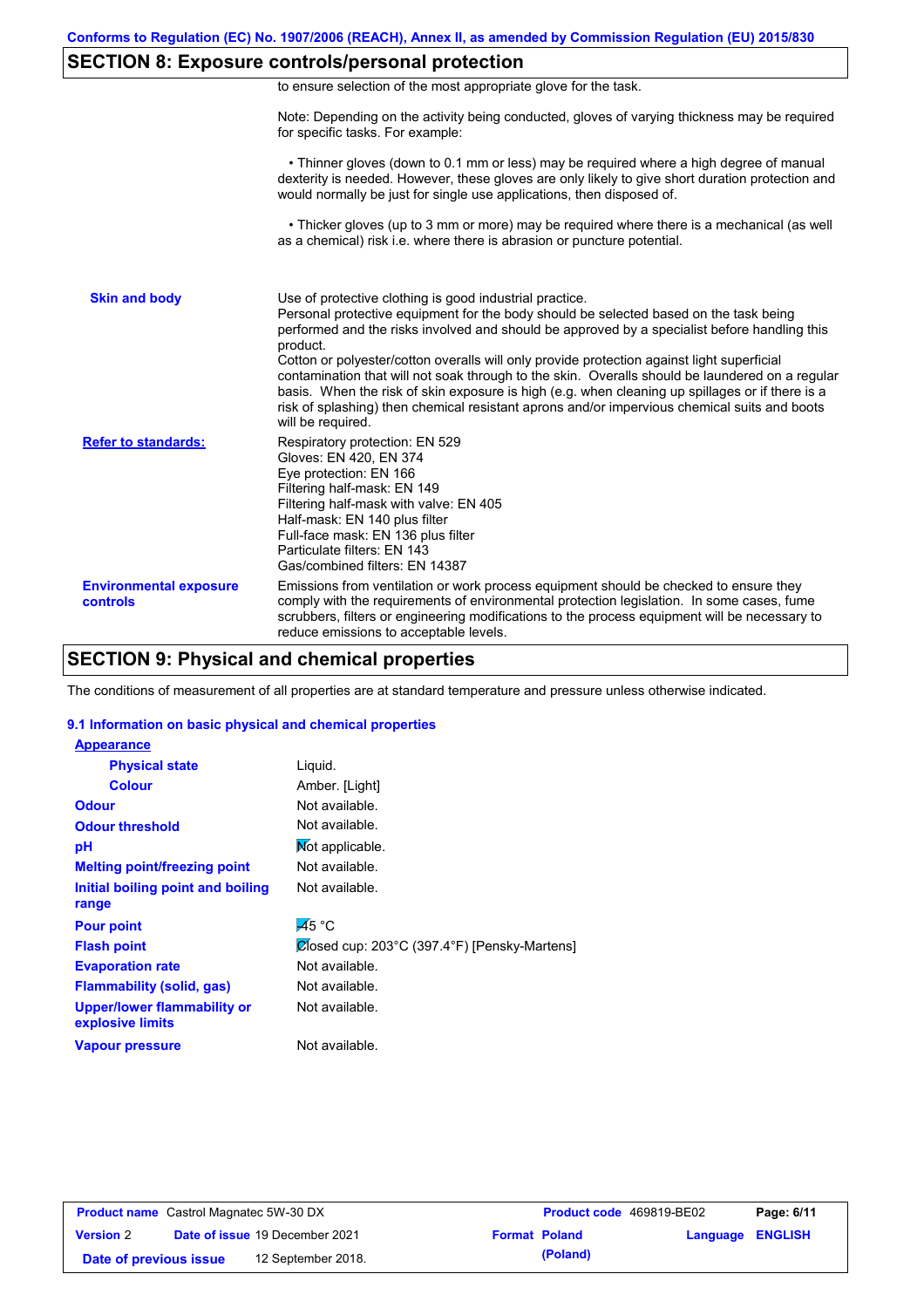# **SECTION 9: Physical and chemical properties**

|                                                   |                                                                                                                                          | Vapour Pressure at 20°C |         |                    | Vapour pressure at 50°C |     |               |
|---------------------------------------------------|------------------------------------------------------------------------------------------------------------------------------------------|-------------------------|---------|--------------------|-------------------------|-----|---------------|
|                                                   | Ingredient name                                                                                                                          | mm Hg kPa               |         | <b>Method</b>      | mm<br>Hg                | kPa | <b>Method</b> |
|                                                   | Distillates (petroleum),<br>hydrotreated heavy<br>paraffinic                                                                             | < 0.08                  | < 0.011 | <b>ASTM D 5191</b> |                         |     |               |
|                                                   | Distillates (petroleum),<br>hydrotreated heavy<br>paraffinic                                                                             | < 0.08                  | < 0.011 | <b>ASTM D 5191</b> |                         |     |               |
|                                                   | Distillates (petroleum),<br>solvent-dewaxed<br>heavy paraffinic                                                                          | < 0.08                  | < 0.011 | <b>ASTM D 5191</b> |                         |     |               |
| <b>Vapour density</b>                             | Not available.                                                                                                                           |                         |         |                    |                         |     |               |
| <b>Relative density</b>                           | Not available.                                                                                                                           |                         |         |                    |                         |     |               |
| <b>Density</b>                                    | <1000 kg/m <sup>3</sup> (<1 g/cm <sup>3</sup> ) at 15 <sup>°</sup> C                                                                     |                         |         |                    |                         |     |               |
| <b>Solubility(ies)</b>                            | insoluble in water.                                                                                                                      |                         |         |                    |                         |     |               |
| <b>Partition coefficient: n-octanol/</b><br>water | Mot applicable.                                                                                                                          |                         |         |                    |                         |     |               |
| <b>Auto-ignition temperature</b>                  | Not available.                                                                                                                           |                         |         |                    |                         |     |               |
| <b>Decomposition temperature</b>                  | Not available.                                                                                                                           |                         |         |                    |                         |     |               |
| <b>Viscosity</b>                                  | Kinematic: 63.9 mm <sup>2</sup> /s (63.9 cSt) at 40°C<br>Kinematic: 11.2 to 11.7 mm <sup>2</sup> /s (11.2 to 11.7 cSt) at 100°C          |                         |         |                    |                         |     |               |
| <b>Explosive properties</b>                       | Not available.                                                                                                                           |                         |         |                    |                         |     |               |
| <b>Oxidising properties</b>                       | Not available.                                                                                                                           |                         |         |                    |                         |     |               |
| <b>Particle characteristics</b>                   |                                                                                                                                          |                         |         |                    |                         |     |               |
| <b>Median particle size</b>                       | Mot applicable.                                                                                                                          |                         |         |                    |                         |     |               |
| 9.2 Other information                             |                                                                                                                                          |                         |         |                    |                         |     |               |
| No additional information.                        |                                                                                                                                          |                         |         |                    |                         |     |               |
| <b>SECTION 10: Stability and reactivity</b>       |                                                                                                                                          |                         |         |                    |                         |     |               |
| <b>10.1 Reactivity</b>                            | No specific test data available for this product. Refer to Conditions to avoid and Incompatible<br>materials for additional information. |                         |         |                    |                         |     |               |
| <b>10.2 Chemical stability</b>                    | The product is stable.                                                                                                                   |                         |         |                    |                         |     |               |

| 10.3 Possibility of                | Under normal conditions of storage and use, hazardous reactions will not occur.            |
|------------------------------------|--------------------------------------------------------------------------------------------|
| hazardous reactions                | Under normal conditions of storage and use, hazardous polymerisation will not occur.       |
| <b>10.4 Conditions to avoid</b>    | Avoid all possible sources of ignition (spark or flame).                                   |
| <b>10.5 Incompatible materials</b> | Reactive or incompatible with the following materials: oxidising materials.                |
| <b>10.6 Hazardous</b>              | Under normal conditions of storage and use, hazardous decomposition products should not be |
| decomposition products             | produced.                                                                                  |

# **SECTION 11: Toxicological information**

| 11.1 Information on toxicological effects                                    |                                                                                                     |                                 |          |                |
|------------------------------------------------------------------------------|-----------------------------------------------------------------------------------------------------|---------------------------------|----------|----------------|
| <b>Acute toxicity estimates</b>                                              |                                                                                                     |                                 |          |                |
| Not available.                                                               |                                                                                                     |                                 |          |                |
| <b>Information on likely</b><br>routes of exposure                           | Routes of entry anticipated: Dermal, Inhalation.                                                    |                                 |          |                |
| <b>Potential acute health effects</b>                                        |                                                                                                     |                                 |          |                |
| <b>Inhalation</b>                                                            | Vapour inhalation under ambient conditions is not normally a problem due to low vapour<br>pressure. |                                 |          |                |
| <b>Ingestion</b>                                                             | No known significant effects or critical hazards.                                                   |                                 |          |                |
| <b>Skin contact</b>                                                          | Defatting to the skin. May cause skin dryness and irritation.                                       |                                 |          |                |
| <b>Eye contact</b>                                                           | No known significant effects or critical hazards.                                                   |                                 |          |                |
| Symptoms related to the physical, chemical and toxicological characteristics |                                                                                                     |                                 |          |                |
| <b>Product name</b> Castrol Magnatec 5W-30 DX                                |                                                                                                     | <b>Product code</b> 469819-BE02 |          | Page: 7/11     |
| <b>Version 2</b>                                                             | Date of issue 19 December 2021                                                                      | <b>Format Poland</b>            | Language | <b>ENGLISH</b> |

**Date of previous issue (Poland)** 12 September 2018.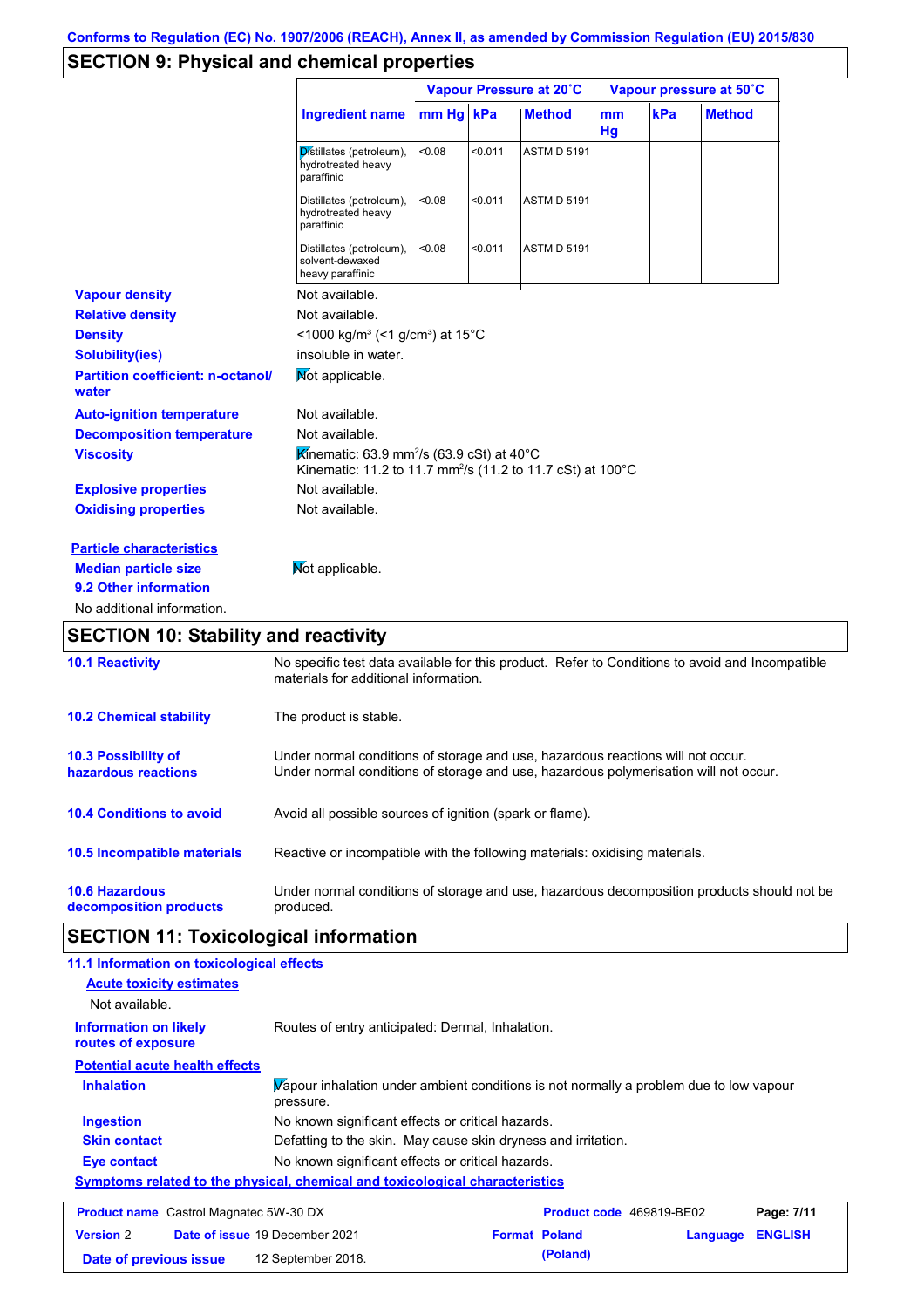# **SECTION 11: Toxicological information**

| <b>Inhalation</b>                       | No specific data.                                                                                                                                                                                                                                                                                                                                                                                               |  |  |
|-----------------------------------------|-----------------------------------------------------------------------------------------------------------------------------------------------------------------------------------------------------------------------------------------------------------------------------------------------------------------------------------------------------------------------------------------------------------------|--|--|
| <b>Ingestion</b>                        | No specific data.                                                                                                                                                                                                                                                                                                                                                                                               |  |  |
| <b>Skin contact</b>                     | Adverse symptoms may include the following:<br>irritation<br>dryness<br>cracking                                                                                                                                                                                                                                                                                                                                |  |  |
| Eye contact                             | No specific data.                                                                                                                                                                                                                                                                                                                                                                                               |  |  |
|                                         | Delayed and immediate effects as well as chronic effects from short and long-term exposure                                                                                                                                                                                                                                                                                                                      |  |  |
| <b>Inhalation</b>                       | Overexposure to the inhalation of airborne droplets or aerosols may cause irritation of the<br>respiratory tract.                                                                                                                                                                                                                                                                                               |  |  |
| <b>Ingestion</b>                        | Ingestion of large quantities may cause nausea and diarrhoea.                                                                                                                                                                                                                                                                                                                                                   |  |  |
| <b>Skin contact</b>                     | Prolonged or repeated contact can defat the skin and lead to irritation and/or dermatitis.                                                                                                                                                                                                                                                                                                                      |  |  |
| <b>Eye contact</b>                      | Potential risk of transient stinging or redness if accidental eye contact occurs.                                                                                                                                                                                                                                                                                                                               |  |  |
| <b>Potential chronic health effects</b> |                                                                                                                                                                                                                                                                                                                                                                                                                 |  |  |
| <b>General</b>                          | <b>USED ENGINE OILS</b><br>Combustion products resulting from the operation of internal combustion engines contaminate<br>engine oils during use. Used engine oil may contain hazardous components which have the<br>potential to cause skin cancer. Frequent or prolonged contact with all types and makes of used<br>engine oil must therefore be avoided and a high standard of personal hygiene maintained. |  |  |
| <b>Carcinogenicity</b>                  | No known significant effects or critical hazards.                                                                                                                                                                                                                                                                                                                                                               |  |  |
| <b>Mutagenicity</b>                     | No known significant effects or critical hazards.                                                                                                                                                                                                                                                                                                                                                               |  |  |
| <b>Developmental effects</b>            | No known significant effects or critical hazards.                                                                                                                                                                                                                                                                                                                                                               |  |  |
|                                         |                                                                                                                                                                                                                                                                                                                                                                                                                 |  |  |

# **SECTION 12: Ecological information**

|  | <b>12.1 Toxicity</b> |  |
|--|----------------------|--|
|--|----------------------|--|

**Environmental hazards** Not classified as dangerous

#### **12.2 Persistence and degradability**

**Expected to be biodegradable.** 

### **12.3 Bioaccumulative potential**

This product is not expected to bioaccumulate through food chains in the environment.

| <b>12.4 Mobility in soil</b>                            |                                                                      |
|---------------------------------------------------------|----------------------------------------------------------------------|
| <b>Soil/water partition</b><br><b>coefficient (Koc)</b> | Not available.                                                       |
| <b>Mobility</b>                                         | Spillages may penetrate the soil causing ground water contamination. |

### **12.5 Results of PBT and vPvB assessment**

Product does not meet the criteria for PBT or vPvB according to Regulation (EC) No. 1907/2006, Annex XIII.

### **12.6 Other adverse effects**

| Other ecological information Spills may form a film on water surfaces causing physical damage to organisms. Oxygen |
|--------------------------------------------------------------------------------------------------------------------|
| transfer could also be impaired.                                                                                   |

### **SECTION 13: Disposal considerations**

# **13.1 Waste treatment methods**

| יומי |  |
|------|--|
|      |  |

Where possible, arrange for product to be recycled. Dispose of via an authorised person/ licensed waste disposal contractor in accordance with local regulations.

### **Hazardous waste** Yes.

**Methods of disposal**

**European waste catalogue (EWC)**

| Waste code | <b>Waste designation</b>                                        |
|------------|-----------------------------------------------------------------|
| 13 02 05*  | mineral-based non-chlorinated engine, gear and lubricating oils |

However, deviation from the intended use and/or the presence of any potential contaminants may require an alternative waste disposal code to be assigned by the end user.

### **Packaging**

| <b>Product name</b> Castrol Magnatec 5W-30 DX |  | <b>Product code</b> 469819-BE02       |  | Page: 8/11           |                         |  |
|-----------------------------------------------|--|---------------------------------------|--|----------------------|-------------------------|--|
| <b>Version 2</b>                              |  | <b>Date of issue 19 December 2021</b> |  | <b>Format Poland</b> | <b>Language ENGLISH</b> |  |
| Date of previous issue                        |  | 12 September 2018.                    |  | (Poland)             |                         |  |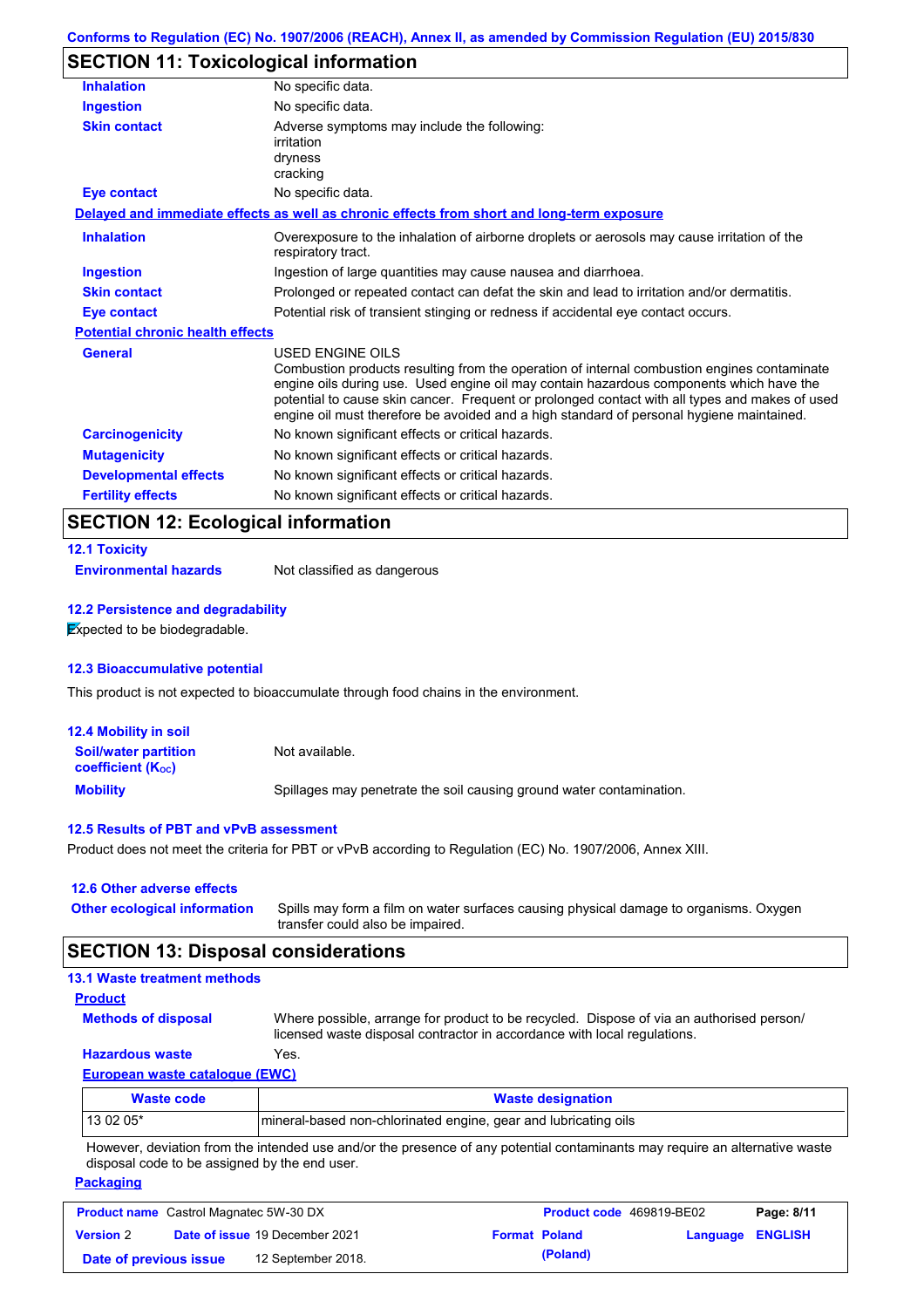# **SECTION 13: Disposal considerations**

Where possible, arrange for product to be recycled. Dispose of via an authorised person/ licensed waste disposal contractor in accordance with local regulations.

**Special precautions**

**Methods of disposal**

This material and its container must be disposed of in a safe way. Empty containers or liners may retain some product residues. Avoid dispersal of spilt material and runoff and contact with soil, waterways, drains and sewers. **References** Commission 2014/955/EU

# **SECTION 14: Transport information**

Directive 2008/98/EC

|                                           | <b>ADR/RID</b> | <b>ADN</b>     | <b>IMDG</b>              | <b>IATA</b>    |
|-------------------------------------------|----------------|----------------|--------------------------|----------------|
| 14.1 UN number                            | Not regulated. | Not regulated. | Not regulated.           | Not regulated. |
| 14.2 UN proper<br>shipping name           |                |                |                          |                |
| <b>14.3 Transport</b><br>hazard class(es) |                |                | -                        |                |
| 14.4 Packing<br>group                     |                |                | $\overline{\phantom{0}}$ |                |
| 14.5<br><b>Environmental</b><br>hazards   | No.            | No.            | No.                      | No.            |
| <b>Additional</b><br>information          |                |                |                          |                |

**14.6 Special precautions for user** Not available.

| <b>14.7 Transport in bulk</b> | Not available. |
|-------------------------------|----------------|
| according to IMO              |                |
| instruments                   |                |

### **SECTION 15: Regulatory information**

**15.1 Safety, health and environmental regulations/legislation specific for the substance or mixture**

**EU Regulation (EC) No. 1907/2006 (REACH)**

**Annex XIV - List of substances subject to authorisation**

### **Annex XIV**

None of the components are listed.

**Substances of very high concern**

None of the components are listed.

# **EU Regulation (EC) No. 1907/2006 (REACH)**

| <b>Annex XVII - Restrictions</b><br>on the manufacture,<br>placing on the market<br>and use of certain<br>dangerous substances,<br>mixtures and articles | Not applicable.                                                                                                                |
|----------------------------------------------------------------------------------------------------------------------------------------------------------|--------------------------------------------------------------------------------------------------------------------------------|
| <b>Other regulations</b>                                                                                                                                 |                                                                                                                                |
| <b>REACH Status</b>                                                                                                                                      | The company, as identified in Section 1, sells this product in the EU in compliance with the<br>current requirements of REACH. |
| <b>United States inventory</b><br>(TSCA 8b)                                                                                                              | All components are active or exempted.                                                                                         |
| <b>Australia inventory (AIIC)</b>                                                                                                                        | All components are listed or exempted.                                                                                         |
| <b>Canada inventory</b>                                                                                                                                  | All components are listed or exempted.                                                                                         |
| <b>China inventory (IECSC)</b>                                                                                                                           | All components are listed or exempted.                                                                                         |
| <b>Japan inventory (CSCL)</b>                                                                                                                            | All components are listed or exempted.                                                                                         |
| <b>Korea inventory (KECI)</b>                                                                                                                            | All components are listed or exempted.                                                                                         |
|                                                                                                                                                          |                                                                                                                                |

| <b>Product name</b> Castrol Magnatec 5W-30 DX |  | <b>Product code</b> 469819-BE02       |  | Page: 9/11           |                         |  |
|-----------------------------------------------|--|---------------------------------------|--|----------------------|-------------------------|--|
| <b>Version 2</b>                              |  | <b>Date of issue 19 December 2021</b> |  | <b>Format Poland</b> | <b>Language ENGLISH</b> |  |
| Date of previous issue                        |  | 12 September 2018.                    |  | (Poland)             |                         |  |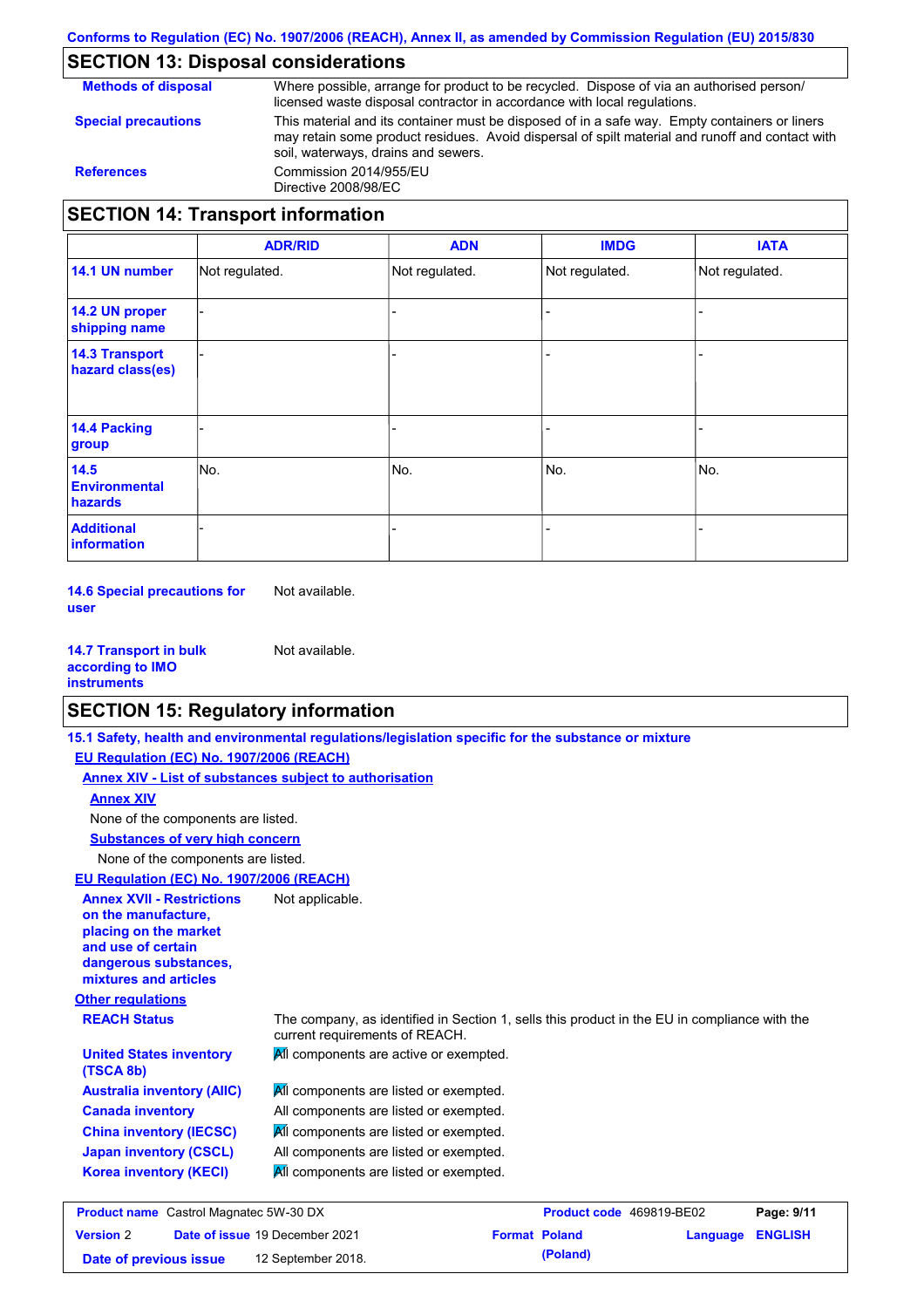| <b>SECTION 15: Regulatory information</b>                        |                                                                                                                                                                                                                                                                                                                                                               |  |  |  |
|------------------------------------------------------------------|---------------------------------------------------------------------------------------------------------------------------------------------------------------------------------------------------------------------------------------------------------------------------------------------------------------------------------------------------------------|--|--|--|
| <b>Philippines inventory</b><br>(PICCS)                          | All components are listed or exempted.                                                                                                                                                                                                                                                                                                                        |  |  |  |
| <b>Taiwan Chemical</b><br><b>Substances Inventory</b><br>(TCSI)  | All components are listed or exempted.                                                                                                                                                                                                                                                                                                                        |  |  |  |
| Ozone depleting substances (1005/2009/EU)<br>Not listed.         |                                                                                                                                                                                                                                                                                                                                                               |  |  |  |
| <b>Prior Informed Consent (PIC) (649/2012/EU)</b><br>Not listed. |                                                                                                                                                                                                                                                                                                                                                               |  |  |  |
| <b>Persistent Organic Pollutants</b><br>Not listed.              |                                                                                                                                                                                                                                                                                                                                                               |  |  |  |
| <b>EU - Water framework directive - Priority substances</b>      |                                                                                                                                                                                                                                                                                                                                                               |  |  |  |
| None of the components are listed.                               |                                                                                                                                                                                                                                                                                                                                                               |  |  |  |
| <b>Seveso Directive</b>                                          |                                                                                                                                                                                                                                                                                                                                                               |  |  |  |
| This product is not controlled under the Seveso Directive.       |                                                                                                                                                                                                                                                                                                                                                               |  |  |  |
| <b>References</b>                                                | Regulation (EC) No 1907/2006 of the European Parliament and of the Council of 18 December<br>2006. concerning the Registration, Evaluation, Authorisation and Restriction of Chemicals<br>(REACH), establishing a European Chemicals Agency (OJ. EU L 396 of 30 December 2006.<br>and correcting Acts. Office. EU L 136 of 29 May 2007. with later. amended). |  |  |  |

Commission Regulation (EU) No 453/2010 of 20 May 2010. amending Regulation (EC) No 1907/2006 of the Parliament and of the Council concerning the Registration, Evaluation, Authorisation and Restriction of Chemicals (REACH)

Act of 25 February 2011. chemical substances and mixtures (OJ U.11.63.322)

Regulation of the Minister of Health of 10 August 2012 on the criteria and classification of chemical substances and their mixtures (Journal of Laws 2012, item 1018)

A Chemical Safety Assessment has been carried out for one or more of the substances within this mixture. A Chemical Safety Assessment has not been carried out for the mixture itself.

**15.2 Chemical safety assessment**

# **SECTION 16: Other information**

| <b>Abbreviations and acronyms</b>             |                                                                 | ADN = European Provisions concerning the International Carriage of Dangerous Goods by    |             |
|-----------------------------------------------|-----------------------------------------------------------------|------------------------------------------------------------------------------------------|-------------|
|                                               | Inland Waterway                                                 |                                                                                          |             |
|                                               |                                                                 | ADR = The European Agreement concerning the International Carriage of Dangerous Goods by |             |
|                                               | Road                                                            |                                                                                          |             |
|                                               | ATE = Acute Toxicity Estimate                                   |                                                                                          |             |
|                                               | <b>BCF</b> = Bioconcentration Factor                            |                                                                                          |             |
|                                               | CAS = Chemical Abstracts Service                                |                                                                                          |             |
|                                               |                                                                 | CLP = Classification, Labelling and Packaging Regulation [Regulation (EC) No. 1272/2008] |             |
|                                               | CSA = Chemical Safety Assessment                                |                                                                                          |             |
|                                               | CSR = Chemical Safety Report                                    |                                                                                          |             |
|                                               | DMEL = Derived Minimal Effect Level                             |                                                                                          |             |
|                                               | DNEL = Derived No Effect Level                                  |                                                                                          |             |
|                                               |                                                                 | EINECS = European Inventory of Existing Commercial chemical Substances                   |             |
|                                               | ES = Exposure Scenario                                          |                                                                                          |             |
|                                               | EUH statement = CLP-specific Hazard statement                   |                                                                                          |             |
|                                               | EWC = European Waste Catalogue                                  |                                                                                          |             |
|                                               |                                                                 | GHS = Globally Harmonized System of Classification and Labelling of Chemicals            |             |
|                                               | IATA = International Air Transport Association                  |                                                                                          |             |
|                                               | IBC = Intermediate Bulk Container                               |                                                                                          |             |
|                                               | <b>IMDG = International Maritime Dangerous Goods</b>            |                                                                                          |             |
|                                               | LogPow = logarithm of the octanol/water partition coefficient   |                                                                                          |             |
|                                               |                                                                 | MARPOL = International Convention for the Prevention of Pollution From Ships, 1973 as    |             |
|                                               | modified by the Protocol of 1978. ("Marpol" = marine pollution) |                                                                                          |             |
|                                               |                                                                 | OECD = Organisation for Economic Co-operation and Development                            |             |
|                                               | PBT = Persistent. Bioaccumulative and Toxic                     |                                                                                          |             |
|                                               | <b>PNEC</b> = Predicted No Effect Concentration                 |                                                                                          |             |
|                                               |                                                                 | REACH = Registration, Evaluation, Authorisation and Restriction of Chemicals Regulation  |             |
|                                               | [Regulation (EC) No. 1907/2006]                                 |                                                                                          |             |
|                                               |                                                                 | RID = The Regulations concerning the International Carriage of Dangerous Goods by Rail   |             |
|                                               | <b>RRN = REACH Registration Number</b>                          |                                                                                          |             |
|                                               | SADT = Self-Accelerating Decomposition Temperature              |                                                                                          |             |
|                                               | SVHC = Substances of Very High Concern                          |                                                                                          |             |
| <b>Product name</b> Castrol Magnatec 5W-30 DX |                                                                 | <b>Product code</b> 469819-BE02                                                          | Page: 10/11 |

| <b>Product name</b> Castrol Magnatec 5W-30 DX |  |                                       | Product code 469819-BE02 | Page: 10/11          |                  |  |
|-----------------------------------------------|--|---------------------------------------|--------------------------|----------------------|------------------|--|
| <b>Version 2</b>                              |  | <b>Date of issue 19 December 2021</b> |                          | <b>Format Poland</b> | Language ENGLISH |  |
| Date of previous issue                        |  | 12 September 2018.                    |                          | (Poland)             |                  |  |